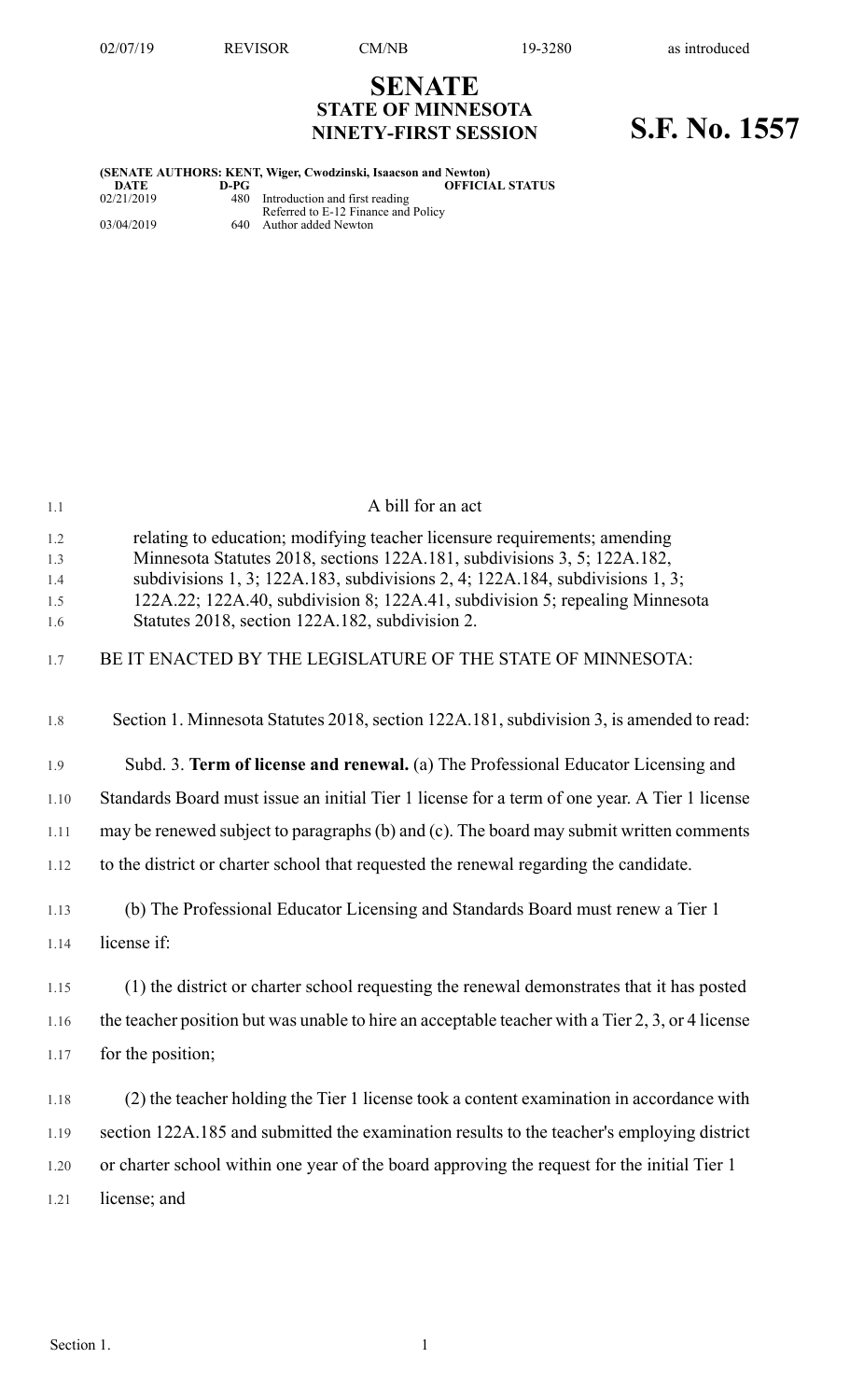2.1 (3) the teacher holding the Tier 1 license participated in cultural competency training 2.2 consistent with section 120B.30, subdivision 1, paragraph (q), within one year of the board 2.3 approving the request for the initial Tier 1 license. 2.4 The requirement in clause (2) does not apply to a teacher that teaches a class in a career and 2.5 technical education or career pathways course of study. 2.6 (c) A Tier 1 license must not be renewed more than three times one time, unless the 2.7 requesting district or charter school can show good cause for additional renewals. A Tier 1 2.8 license issued to teach (1) a class or course in a career and technical education or career 2.9 pathway course of study or (2) in a shortage area, as defined in section 122A.06, subdivision 2.10 6, may be renewed without limitation. 2.11 Sec. 2. Minnesota Statutes 2018, section 122A.181, subdivision 5, is amended to read: 2.12 Subd. 5. **Limitations on license.** (a) A Tier 1 license is limited to the content matter 2.13 indicated on the application for the initial Tier 1 license under subdivision 1, clause (2), and 2.14 limited to the district or charter school that requested the initial Tier 1 license. 2.15 (b) A Tier 1 license does not bring an individual within the definition of a teacher for 2.16 purposes of section 122A.40, subdivision 1, or 122A.41, subdivision 1, clause (a). 2.17 (c) A Tier 1 license does not bring an individual within the definition of a teacher under 2.18 section 179A.03, subdivision 18. 2.19 Sec. 3. Minnesota Statutes 2018, section 122A.182, subdivision 1, is amended to read: 2.20 Subdivision 1. **Requirements.** (a) The Professional Educator Licensing and Standards 2.21 Board must approve a request from a district or charter school to issue a Tier 2 license in a 2.22 specified content area to a candidate if: 2.23 (1) the candidate meets the educational or professional requirements in paragraph (b) 2.24 or  $(c)$ ; 2.25 (2) the candidate: 2.26  $(i)$  has completed the coursework required under subdivision  $2$ ;  $2.27$  (ii) is enrolled in a Minnesota-approved teacher preparation program, including an 2.28 alternative preparation program under section 122A.2451; or 2.29 (iii) has a master's degree in the specified content area (ii) has completed a 2.30 Minnesota-approved teacher preparation program but does not meet the requirements for a 2.31 Tier 3 license; and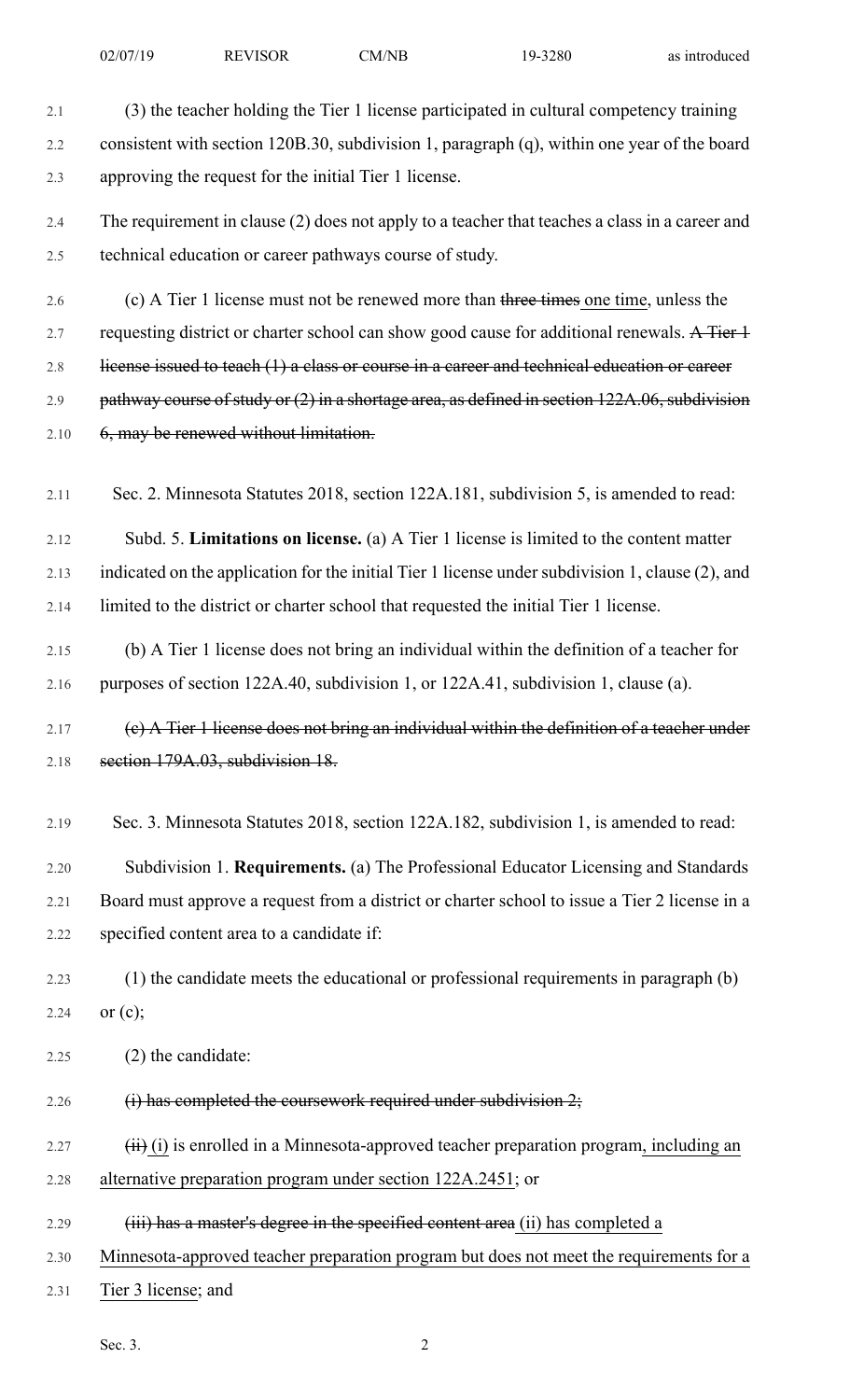| 3.1  | (3) the district or charter school demonstrates that a criminal background check under         |
|------|------------------------------------------------------------------------------------------------|
| 3.2  | section 122A.18, subdivision 8, has been completed on the candidate.                           |
| 3.3  | (b) A candidate for a Tier 2 license must have a bachelor's degree to teach a class outside    |
| 3.4  | a career and technical education or career pathways course of study.                           |
| 3.5  | (c) A candidate for a Tier 2 license must have one of the following credentials in a           |
| 3.6  | relevant content area to teach a class or course in a career and technical education or career |
| 3.7  | pathways course of study:                                                                      |
| 3.8  | (1) an associate's degree;                                                                     |
| 3.9  | (2) a professional certification; or                                                           |
| 3.10 | (3) five years of relevant work experience.                                                    |
| 3.11 | Sec. 4. Minnesota Statutes 2018, section 122A.182, subdivision 3, is amended to read:          |
| 3.12 | Subd. 3. Term of license and renewal. The Professional Educator Licensing and                  |
| 3.13 | Standards Board must issue an initial Tier 2 license for a term of two years. A Tier 2 license |
| 3.14 | may be renewed three two times. Before a Tier 2 license is renewed for the first time, a       |
| 3.15 | teacher holding a Tier 2 license must participate in cultural competency training consistent   |
| 3.16 | with section 120B.30, subdivision 1, paragraph (q). The board must issue rules setting forth   |
| 3.17 | the conditions for additional renewals after the initial license has been renewed three two    |
| 3.18 | times.                                                                                         |
| 3.19 | Sec. 5. Minnesota Statutes 2018, section 122A.183, subdivision 2, is amended to read:          |
| 3.20 | Subd. 2. Coursework. A candidate for a Tier 3 license must meet the coursework                 |
| 3.21 | requirement by demonstrating one of the following:                                             |
| 3.22 | (1) completion of a Minnesota-approved teacher preparation program;                            |
| 3.23 | (2) completion of a state-approved teacher preparation program that includes field-specific    |
| 3.24 | student teaching equivalent to field-specific student teaching in Minnesota-approved teacher   |
| 3.25 | preparation programs. The field-specific student teaching requirement does not apply to a      |
| 3.26 | candidate that has two years of teaching experience;                                           |
| 3.27 | (3) submission of a content-specific licensure portfolio; or                                   |
| 3.28 | (4) a professional teaching license from another state, evidence that the candidate's          |
| 3.29 | license is in good standing, and two years of teaching experience; or                          |
|      |                                                                                                |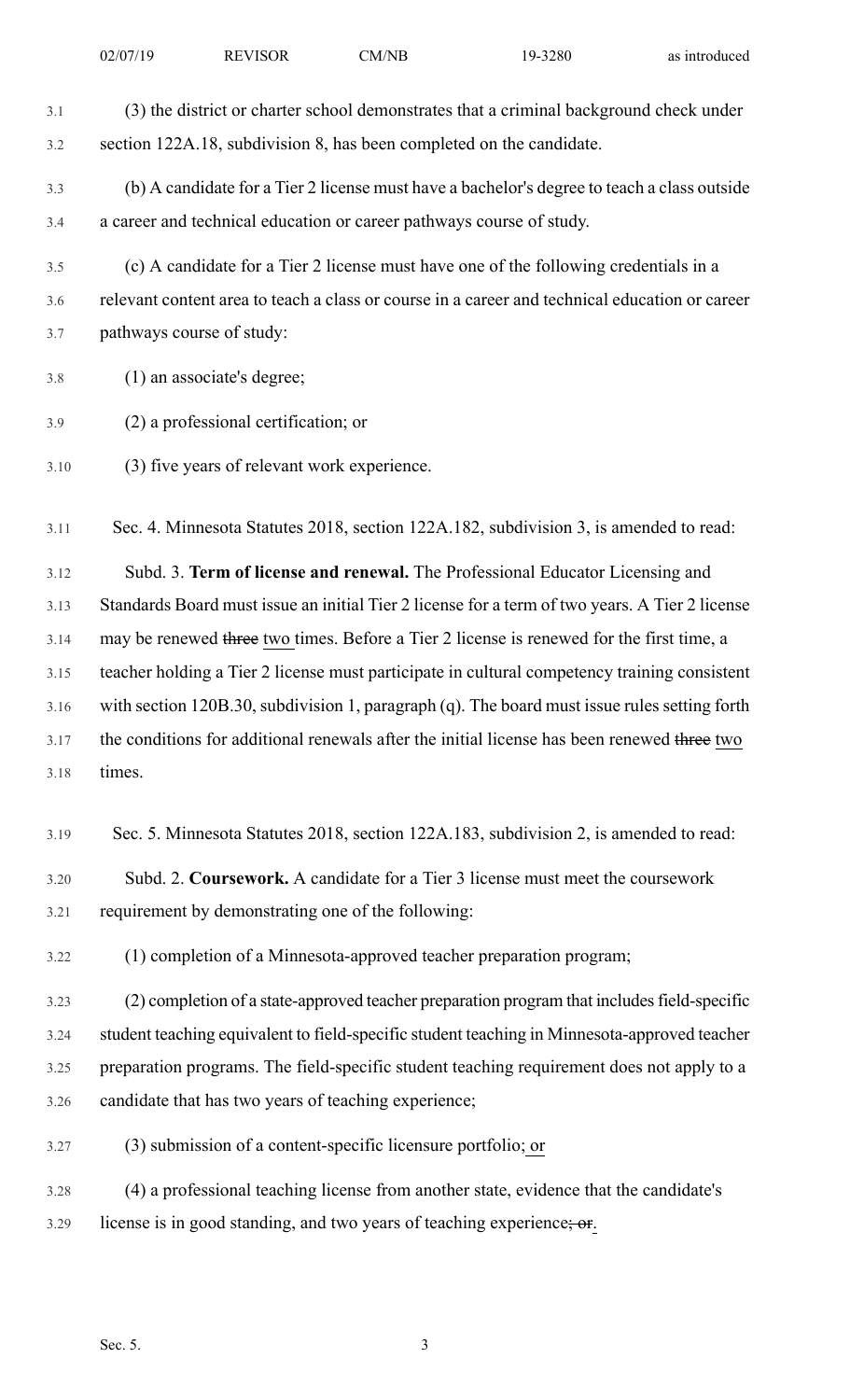4.1 (5) three years of teaching experience under a Tier 2 license and evidence of summative 4.2 teacher evaluations that did not result in placing or otherwise keeping the teacher on an 4.3 improvement process pursuant to section 122A.40, subdivision 8, or section 122A.41, 4.4 subdivision 5.

4.5 Sec. 6. Minnesota Statutes 2018, section 122A.183, subdivision 4, is amended to read:

4.6 Subd. 4. **Mentorship and evaluation.** A teacher holding a Tier 3 license must participate 4.7 in the employing district or charter school's a mentorship and evaluation program, including 4.8 an individual growth and development plan. A teacher holding a Tier 3 license may satisfy 4.9 the mentorship requirement by participating in a mentorship program during the teacher's 4.10 first year in a new district or charter school, including a school year when the teacher held

4.11 a Tier 1 or Tier 2 license. No teacher holding a Tier 3 license may be required to serve as

4.12 a mentor to another teacher in order to fulfill this requirement.

4.13 Sec. 7. Minnesota Statutes 2018, section 122A.184, subdivision 1, is amended to read:

4.14 Subdivision 1. **Requirements.** The Professional Educator Licensing and Standards 4.15 Board must issue a Tier 4 license to a candidate who provides information sufficient to 4.16 demonstrate all of the following:

4.17 (1) the candidate meets all requirements for a Tier 3 license under section 122A.183, 4.18 and has completed a teacher preparation program under section 122A.183, subdivision 2, 4.19 clause (1) or (2);

4.20 (2) the candidate has at least three years of teaching experience in Minnesota; and

4.21 (3) the candidate has obtained a passing score on all required licensure exams under 4.22 section  $122A.185$ ; and.

4.23 (4) the candidate's most recent summative teacher evaluation did not result in placing 4.24 or otherwise keeping the teacher in an improvement process pursuant to section 122A.40, 4.25 subdivision 8, or 122A.41, subdivision 5.

4.26 Sec. 8. Minnesota Statutes 2018, section 122A.184, subdivision 3, is amended to read:

4.27 Subd. 3. **Mentorship and evaluation.** A teacher holding a Tier 4 license must participate 4.28 in the employing district or charter school's a mentorship and evaluation program, including 4.29 an individual growth and development plan. A teacher holding a Tier 4 license may satisfy 4.30 the mentorship requirement by participating in a mentorship program during the teacher's 4.31 first year in a new district or charter school, including a school year when the teacher held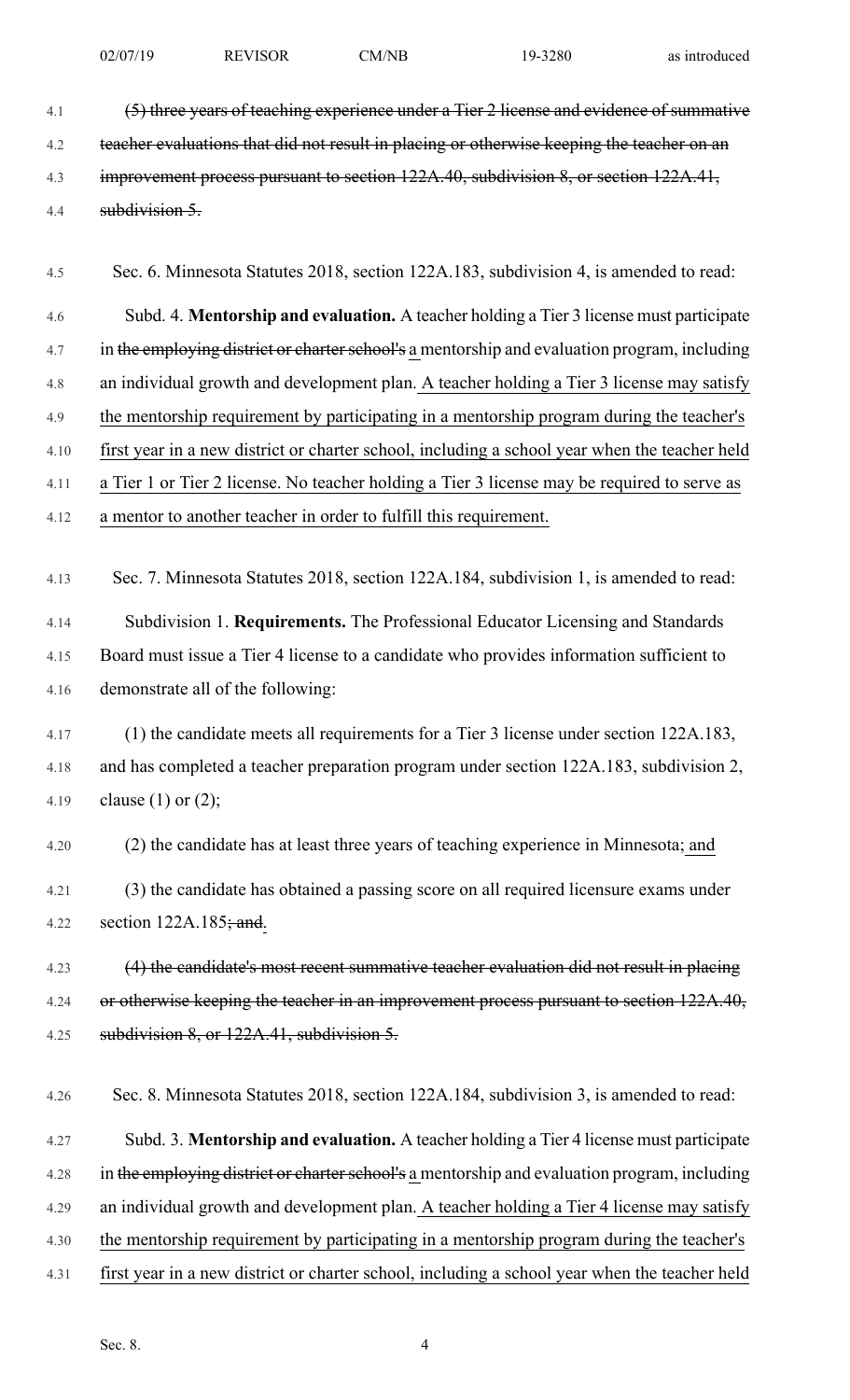|      | 02/07/19       | <b>REVISOR</b>                                                  | CM/NB | 19-3280                                                                                         | as introduced |
|------|----------------|-----------------------------------------------------------------|-------|-------------------------------------------------------------------------------------------------|---------------|
| 5.1  |                |                                                                 |       | a Tier 1, 2, or 3 license. No teacher holding a Tier 4 license may be required to serve as a    |               |
| 5.2  |                | mentor to another teacher in order to fulfill this requirement. |       |                                                                                                 |               |
|      |                |                                                                 |       |                                                                                                 |               |
| 5.3  |                |                                                                 |       | Sec. 9. Minnesota Statutes 2018, section 122A.22, is amended to read:                           |               |
| 5.4  |                |                                                                 |       | 122A.22 DISTRICT VERIFICATION AND REPORTING OF TEACHER                                          |               |
| 5.5  | LICENSES.      |                                                                 |       |                                                                                                 |               |
| 5.6  |                |                                                                 |       | Subdivision 1. Verification. No person shall be accounted a qualified teacher until the         |               |
| 5.7  |                |                                                                 |       | school district or charter school contracting with the person for teaching services verifies    |               |
| 5.8  |                |                                                                 |       | through the Minnesota education licensing system available on the Professional Educator         |               |
| 5.9  |                |                                                                 |       | Licensing and Standards Board website that the person is a qualified teacher, consistent        |               |
| 5.10 |                | with sections 122A.16 and 122A.44, subdivision 1.               |       |                                                                                                 |               |
| 5.11 |                |                                                                 |       | Subd. 2. Reporting. No later than October 1 of each school year, the superintendent or          |               |
| 5.12 |                |                                                                 |       | charter school must provide the school board with the number of teachers in each school         |               |
| 5.13 |                |                                                                 |       | building who hold Tier 1, 2, 3, and 4 licenses. The school board and the Department of          |               |
| 5.14 |                |                                                                 |       | Education must publish this data on their respective websites no later than January of each     |               |
| 5.15 | school year.   |                                                                 |       |                                                                                                 |               |
|      |                |                                                                 |       |                                                                                                 |               |
| 5.16 |                |                                                                 |       | Sec. 10. Minnesota Statutes 2018, section 122A.40, subdivision 8, is amended to read:           |               |
| 5.17 |                |                                                                 |       | Subd. 8. Development, evaluation, and peer coaching for continuing contract                     |               |
| 5.18 |                |                                                                 |       | teachers. (a) To improve student learning and success, a school board and an exclusive          |               |
| 5.19 |                |                                                                 |       | representative of the teachers in the district, consistent with paragraph (b), may develop a    |               |
| 5.20 |                |                                                                 |       | teacher evaluation and peer review process for probationary and continuing contract teachers    |               |
| 5.21 |                |                                                                 |       | through joint agreement. If a school board and the exclusive representative of the teachers     |               |
| 5.22 |                |                                                                 |       | do not agree to an annual teacher evaluation and peer review process, then the school board     |               |
| 5.23 |                |                                                                 |       | and the exclusive representative of the teachers must implement the state teacher evaluation    |               |
| 5.24 |                |                                                                 |       | plan under paragraph (c). The process must include having trained observers serve as peer       |               |
| 5.25 |                |                                                                 |       | coaches or having teachers participate in professional learning communities, consistent with    |               |
| 5.26 | paragraph (b). |                                                                 |       |                                                                                                 |               |
| 5.27 |                |                                                                 |       | (b) To develop, improve, and support qualified teachers and effective teaching practices,       |               |
| 5.28 |                |                                                                 |       | improve student learning and success, and provide all enrolled students in a district or school |               |
| 5.29 |                |                                                                 |       | with improved and equitable access to more effective and diverse teachers, the annual           |               |
| 5.30 |                | evaluation process for teachers:                                |       |                                                                                                 |               |
| 5.31 |                |                                                                 |       | (1) must, for probationary teachers, provide for all evaluations required under subdivision     |               |
|      |                |                                                                 |       |                                                                                                 |               |

5.32 5;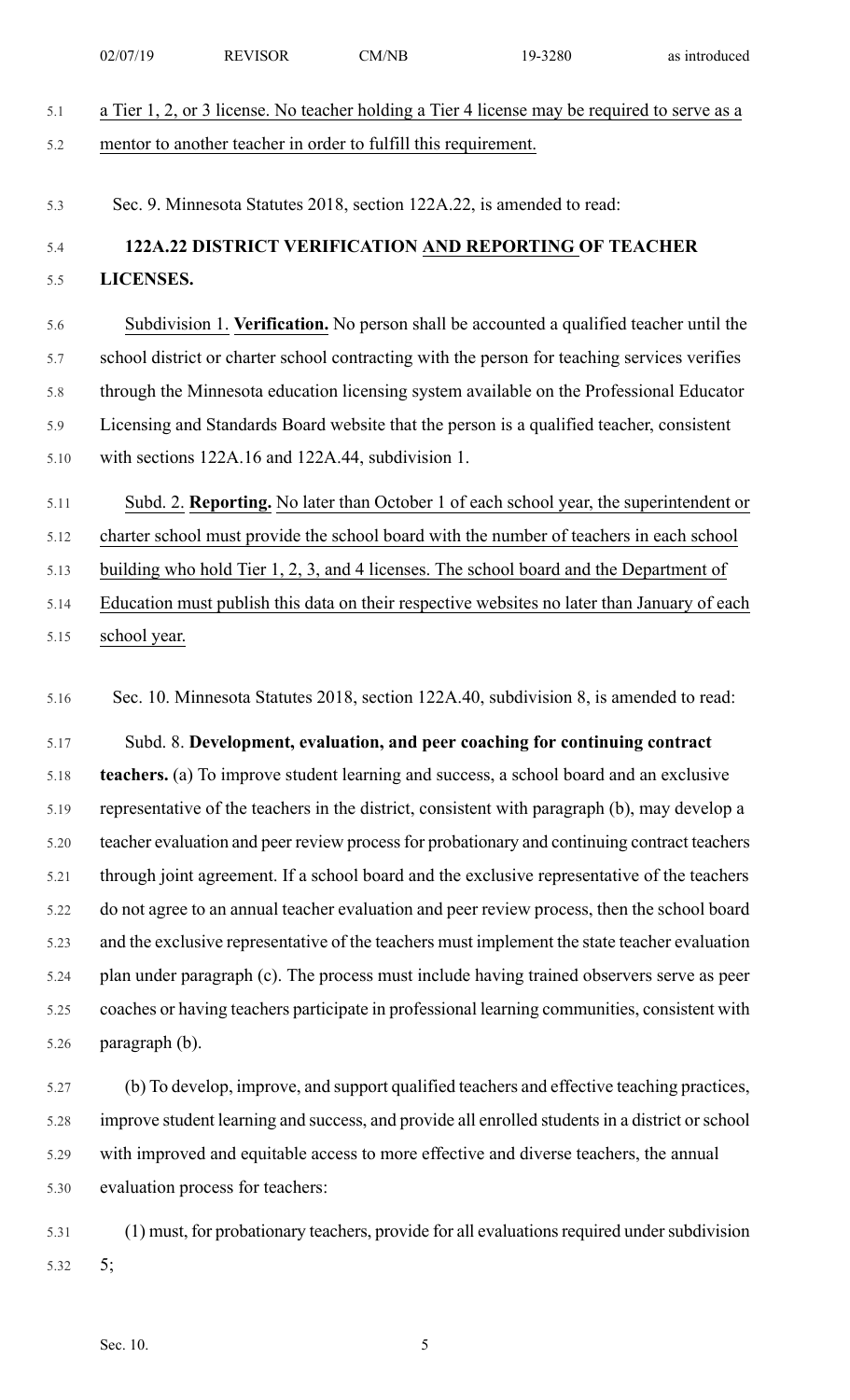6.1 (2) must establish a three-year professional review cycle for each teacher that includes 6.2 an individual growth and development plan, a peer review process, and at least one 6.3 summative evaluation performed by a qualified and trained evaluator such as a school 6.4 administrator. For the years when a tenured teacher is not evaluated by a qualified and 6.5 trained evaluator, the teacher must be evaluated by a peer review; 6.6 (3) must be based on professional teaching standards established in rule; 6.7 (4) must coordinate staff development activities under sections 122A.60 and 122A.61 6.8 with this evaluation process and teachers' evaluation outcomes; 6.9 (5) may provide time during the school day and school year for peer coaching and teacher 6.10 collaboration; 6.11 (6) may include job-embedded learning opportunities such as professional learning 6.12 communities; 6.13 (7) may include mentoring and induction programs for teachers, including teachers who 6.14 are members of populations underrepresented among the licensed teachers in the district or 6.15 school and who reflect the diversity of students under section 120B.35, subdivision 3, 6.16 paragraph (b), clause (2), who are enrolled in the district or school; 6.17 (8) must include an option for teachers to develop and present a portfolio demonstrating

6.18 evidence of reflection and professional growth, consistent with section 122A.187, subdivision 6.19 3, and include teachers' own performance assessment based on student work samples and 6.20 examples of teachers' work, which may include video among other activities for the 6.21 summative evaluation;

6.22 (9) must use data from valid and reliable assessments aligned to state and local academic 6.23 standards and must use state and local measures of student growth and literacy that may 6.24 include value-added models or student learning goals to determine 35 percent of teacher 6.25 evaluation results;

6.26 (10) must use longitudinal data on student engagement and connection, and otherstudent 6.27 outcome measures explicitly aligned with the elements of curriculum for which teachers 6.28 are responsible, including academic literacy, oral academic language, and achievement of 6.29 content areas of English learners;

6.30 (11) must require qualified and trained evaluators such as school administrators to 6.31 perform summative evaluations and ensure school districts and charter schools provide for 6.32 effective evaluator training specific to teacher development and evaluation;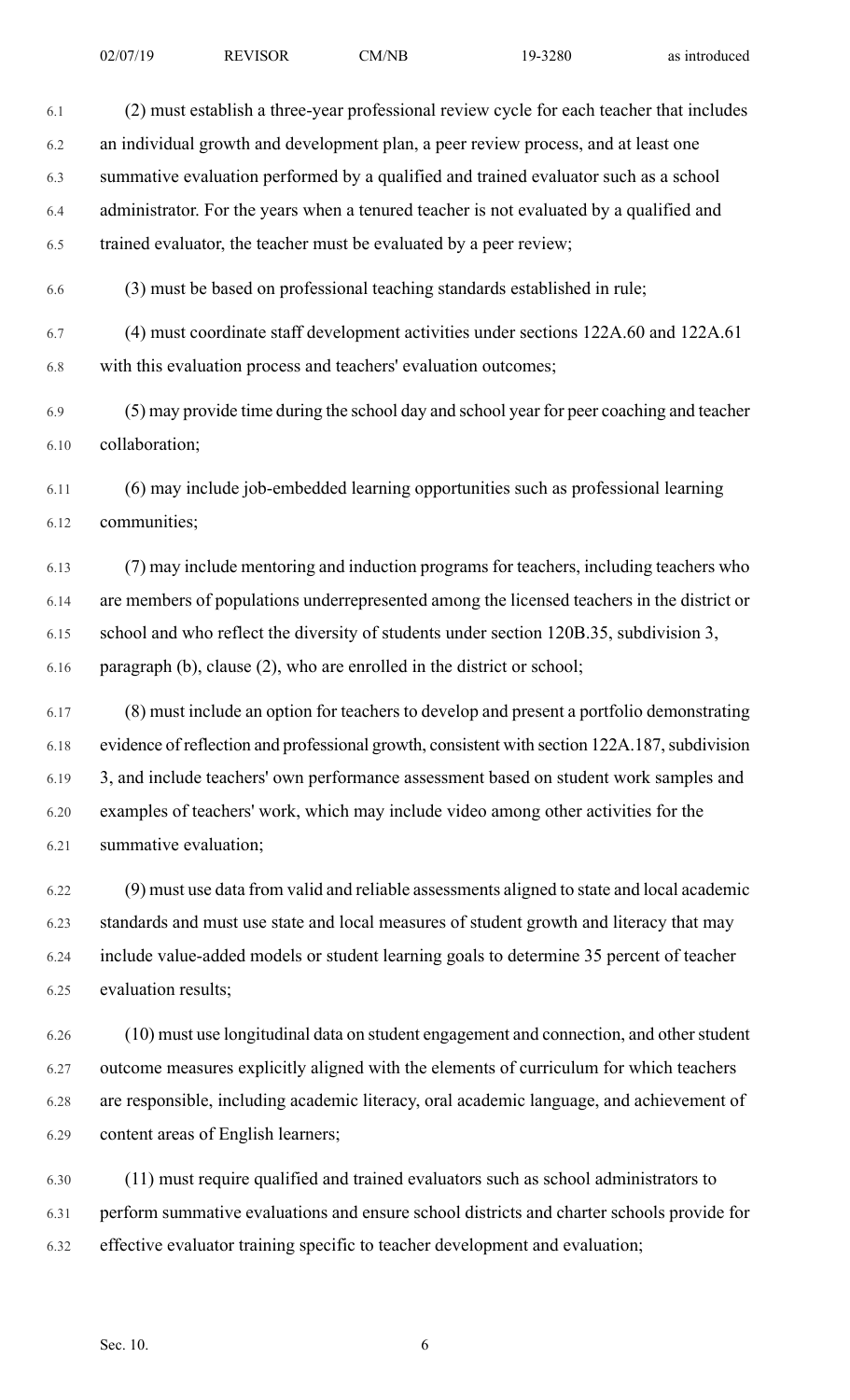7.1 (12) must give teachers not meeting professional teaching standards under clauses (3) 7.2 through (11) support to improve through a teacher improvement process that includes 7.3 established goals and timelines; and

7.4 (13) must discipline a teacher for not making adequate progress in the teacher 7.5 improvement process under clause (12) that may include a last chance warning, termination, 7.6 discharge, nonrenewal, transfer to a different position, a leave of absence, or other discipline 7.7 a school administrator determines is appropriate.

7.8 Data on individual teachers generated under this subdivision are personnel data under 7.9 section 13.43. The observation and interview notes of peer coaches may only be disclosed 7.10 to other school officials with the consent of the teacher being coached.

7.11 (c) The department, in consultation with parents who may represent parent organizations 7.12 and teacher and administrator representatives appointed by their respective organizations, 7.13 representing the Professional Educator Licensing and Standards Board, the Minnesota 7.14 Association of School Administrators, the Minnesota School Boards Association, the 7.15 Minnesota Elementary and Secondary Principals Associations, Education Minnesota, and 7.16 representatives of the Minnesota Assessment Group, the Minnesota Business Partnership, 7.17 the Minnesota Chamber of Commerce, and Minnesota postsecondary institutions with 7.18 research expertise in teacher evaluation, must create and publish a teacher evaluation process 7.19 that complies with the requirements in paragraph (b) and applies to all teachers under this 7.20 section and section 122A.41 for whom no agreement exists under paragraph (a) for an annual 7.21 teacher evaluation and peer review process. The teacher evaluation process created under 7.22 thissubdivision does not create additional due processrightsfor probationary teachers under 7.23 subdivision 5.

7.24 (d) Consistent with the measures of teacher effectiveness under this subdivision:

7.25 (1) for students in kindergarten through grade 4, a school administrator must not place 7.26 or approve the placement of a student in the classroom of a teacher who holds a Tier 1 or 7.27 Tier 2 license, is in the improvement process referenced in paragraph (b), clause (12), or 7.28 has not had a summative evaluation if, in the prior year, that student was in the classroom 7.29 of a teacher who received discipline pursuant to paragraph (b), clause (13), unless no other 7.30 teacher at the school teaches that grade; and

7.31 (2) for students in grades 5 through 12, a school administrator must not place or approve 7.32 the placement of a student in the classroom of a teacher who holds a Tier 1 or Tier 2 license, 7.33 is in the improvement process referenced in paragraph (b), clause (12), or has not had a 7.34 summative evaluation if, in the prior year, that student was in the classroom of a teacher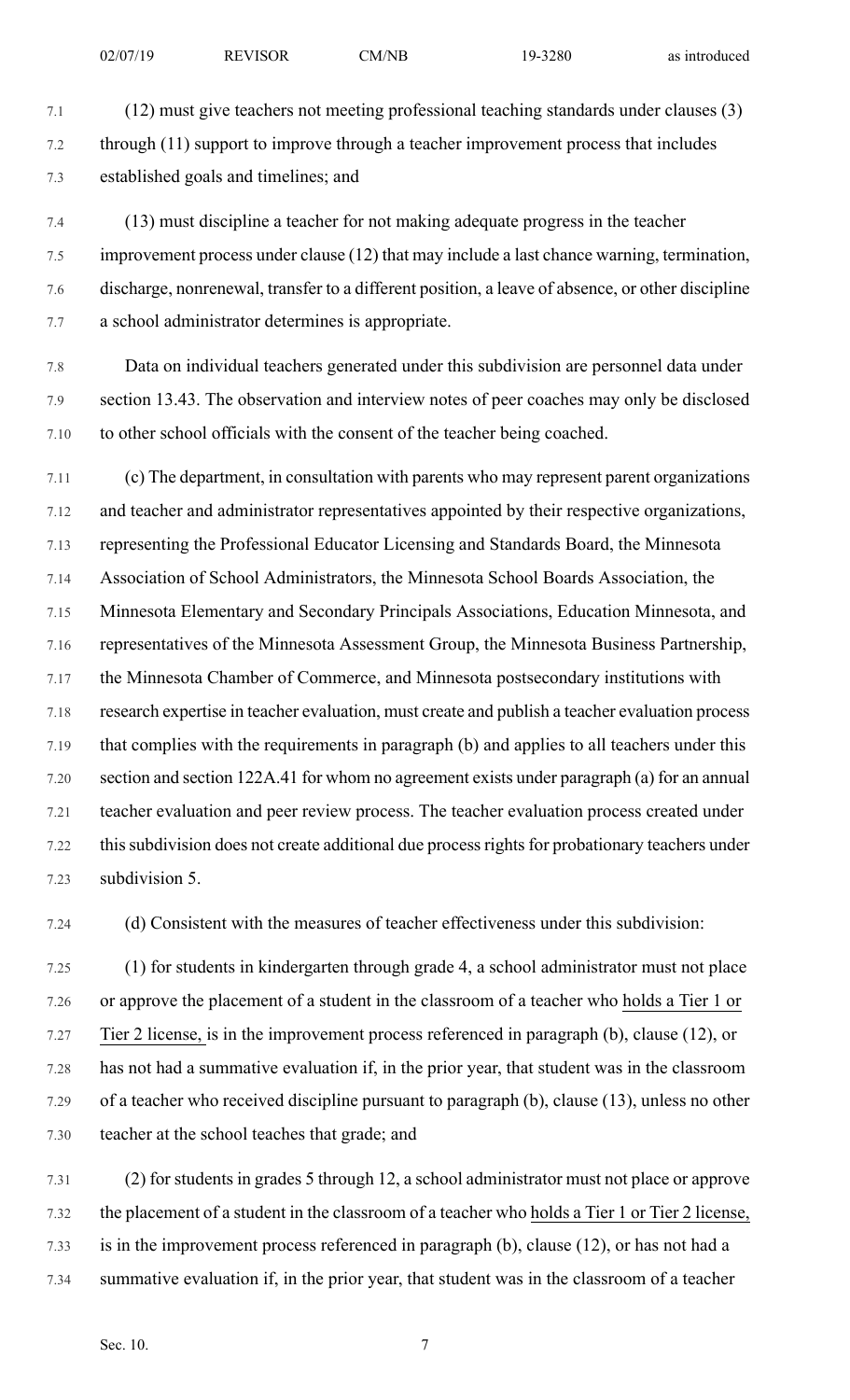|      | 02/07/19                                                                               | <b>REVISOR</b>                                                  | CM/NB | 19-3280                                                                                        | as introduced |  |  |
|------|----------------------------------------------------------------------------------------|-----------------------------------------------------------------|-------|------------------------------------------------------------------------------------------------|---------------|--|--|
| 8.1  |                                                                                        |                                                                 |       | who held a Tier 1 or Tier 2 license, received discipline pursuant to paragraph (b), clause     |               |  |  |
| 8.2  |                                                                                        |                                                                 |       | (13), unless no other teacher at the school teaches that subject area and grade.               |               |  |  |
| 8.3  |                                                                                        |                                                                 |       | All data created and used under this paragraph retains its classification under chapter 13.    |               |  |  |
| 8.4  |                                                                                        |                                                                 |       | Sec. 11. Minnesota Statutes 2018, section 122A.41, subdivision 5, is amended to read:          |               |  |  |
| 8.5  |                                                                                        |                                                                 |       | Subd. 5. Development, evaluation, and peer coaching for continuing contract                    |               |  |  |
| 8.6  |                                                                                        |                                                                 |       | teachers. (a) To improve student learning and success, a school board and an exclusive         |               |  |  |
| 8.7  |                                                                                        |                                                                 |       | representative of the teachers in the district, consistent with paragraph (b), may develop an  |               |  |  |
| 8.8  | annual teacher evaluation and peer review process for probationary and nonprobationary |                                                                 |       |                                                                                                |               |  |  |
| 8.9  |                                                                                        |                                                                 |       | teachers through joint agreement. If a school board and the exclusive representative of the    |               |  |  |
| 8.10 |                                                                                        |                                                                 |       | teachers in the district do not agree to an annual teacher evaluation and peer review process, |               |  |  |
| 8.11 |                                                                                        |                                                                 |       | then the school board and the exclusive representative of the teachers must implement the      |               |  |  |
| 8.12 |                                                                                        |                                                                 |       | state teacher evaluation plan developed under paragraph (c). The process must include          |               |  |  |
| 8.13 |                                                                                        |                                                                 |       | having trained observers serve as peer coaches or having teachers participate in professional  |               |  |  |
| 8.14 |                                                                                        | learning communities, consistent with paragraph (b).            |       |                                                                                                |               |  |  |
| 8.15 |                                                                                        |                                                                 |       | (b) To develop, improve, and support qualified teachers and effective teaching practices       |               |  |  |
| 8.16 |                                                                                        |                                                                 |       | and improve student learning and success, and provide all enrolled students in a district or   |               |  |  |
| 8.17 |                                                                                        |                                                                 |       | school with improved and equitable access to more effective and diverse teachers, the annual   |               |  |  |
| 8.18 | evaluation process for teachers:                                                       |                                                                 |       |                                                                                                |               |  |  |
| 8.19 |                                                                                        |                                                                 |       | (1) must, for probationary teachers, provide for all evaluations required under subdivision    |               |  |  |
| 8.20 | 2;                                                                                     |                                                                 |       |                                                                                                |               |  |  |
| 8.21 |                                                                                        |                                                                 |       | (2) must establish a three-year professional review cycle for each teacher that includes       |               |  |  |
| 8.22 |                                                                                        |                                                                 |       | an individual growth and development plan, a peer review process, and at least one             |               |  |  |
| 8.23 | summative evaluation performed by a qualified and trained evaluator such as a school   |                                                                 |       |                                                                                                |               |  |  |
| 8.24 | administrator;                                                                         |                                                                 |       |                                                                                                |               |  |  |
| 8.25 |                                                                                        |                                                                 |       | (3) must be based on professional teaching standards established in rule;                      |               |  |  |
| 8.26 |                                                                                        |                                                                 |       | (4) must coordinate staff development activities under sections 122A.60 and 122A.61            |               |  |  |
| 8.27 |                                                                                        | with this evaluation process and teachers' evaluation outcomes; |       |                                                                                                |               |  |  |
| 8.28 |                                                                                        |                                                                 |       | (5) may provide time during the school day and school year for peer coaching and teacher       |               |  |  |
| 8.29 | collaboration;                                                                         |                                                                 |       |                                                                                                |               |  |  |

8.30 (6) may include job-embedded learning opportunities such as professional learning 8.31 communities;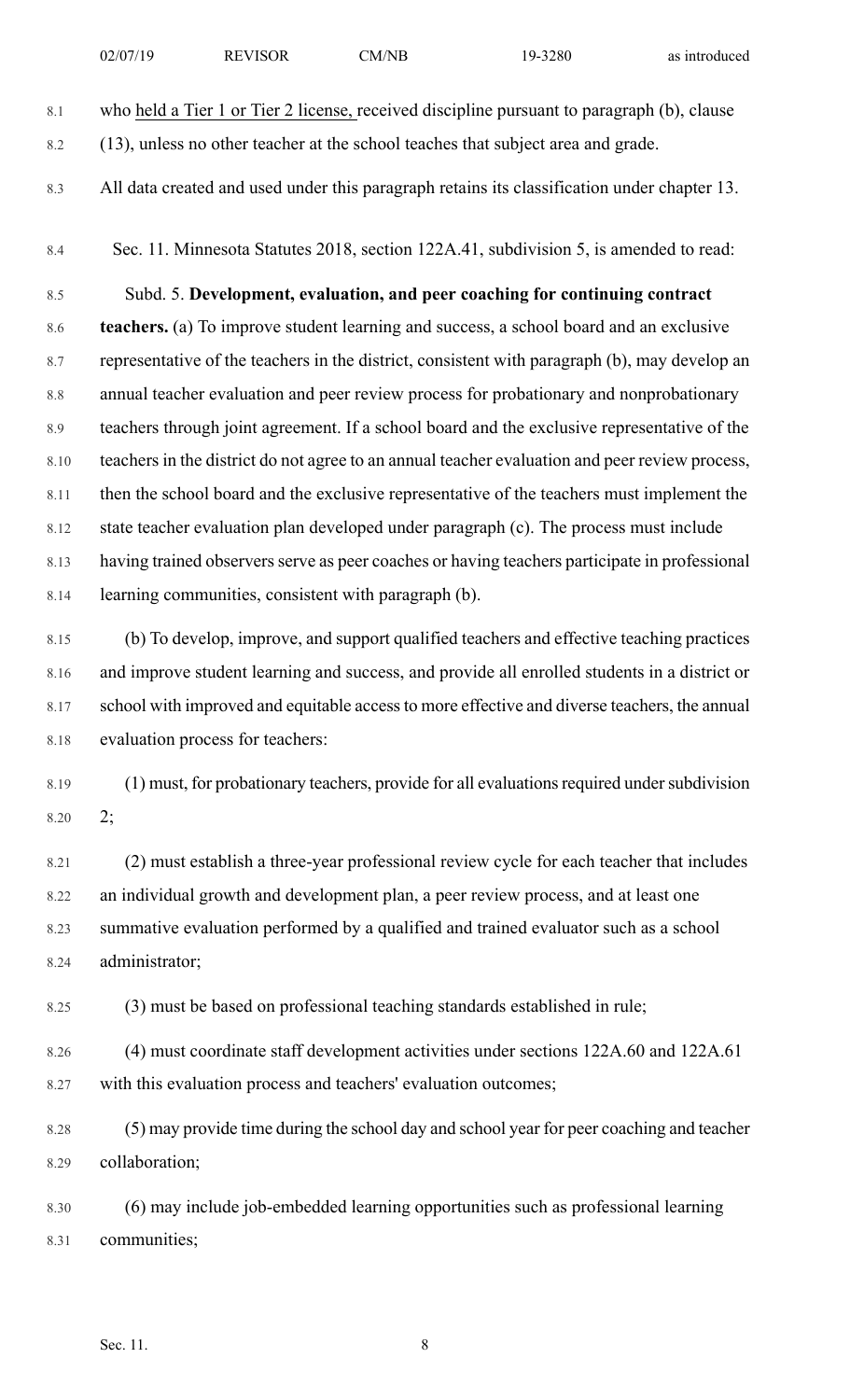9.1 (7) may include mentoring and induction programs for teachers, including teachers who 9.2 are members of populations underrepresented among the licensed teachers in the district or 9.3 school and who reflect the diversity of students under section 120B.35, subdivision 3, 9.4 paragraph (b), clause (2), who are enrolled in the district or school;

9.5 (8) must include an option for teachers to develop and present a portfolio demonstrating 9.6 evidence of reflection and professional growth, consistent with section 122A.187, subdivision 9.7 3, and include teachers' own performance assessment based on student work samples and 9.8 examples of teachers' work, which may include video among other activities for the 9.9 summative evaluation;

9.10 (9) must use data from valid and reliable assessments aligned to state and local academic 9.11 standards and must use state and local measures of student growth and literacy that may 9.12 include value-added models or student learning goals to determine 35 percent of teacher 9.13 evaluation results;

9.14 (10) must use longitudinal data on student engagement and connection and other student 9.15 outcome measures explicitly aligned with the elements of curriculum for which teachers 9.16 are responsible, including academic literacy, oral academic language, and achievement of 9.17 English learners;

9.18 (11) must require qualified and trained evaluators such as school administrators to 9.19 perform summative evaluations and ensure school districts and charter schools provide for 9.20 effective evaluator training specific to teacher development and evaluation;

9.21 (12) must give teachers not meeting professional teaching standards under clauses (3) 9.22 through (11) support to improve through a teacher improvement process that includes 9.23 established goals and timelines; and

9.24 (13) must discipline a teacher for not making adequate progress in the teacher 9.25 improvement process under clause (12) that may include a last chance warning, termination, 9.26 discharge, nonrenewal, transfer to a different position, a leave of absence, or other discipline 9.27 a school administrator determines is appropriate.

9.28 Data on individual teachers generated under this subdivision are personnel data under 9.29 section 13.43. The observation and interview notes of peer coaches may only be disclosed 9.30 to other school officials with the consent of the teacher being coached.

9.31 (c) The department, in consultation with parents who may represent parent organizations 9.32 and teacher and administrator representatives appointed by their respective organizations, 9.33 representing the Professional Educator Licensing and Standards Board, the Minnesota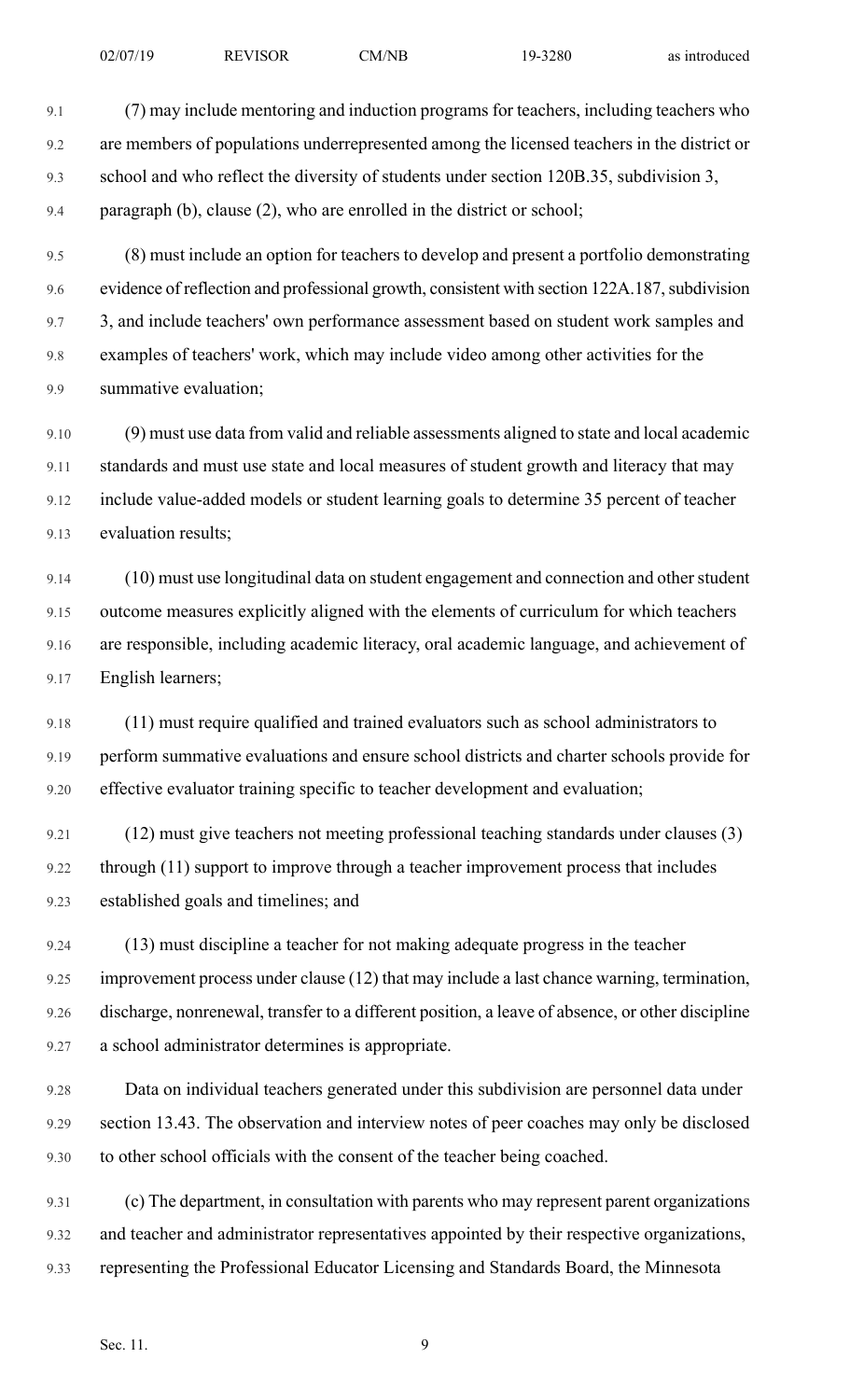10.1 Association of School Administrators, the Minnesota School Boards Association, the 10.2 Minnesota Elementary and Secondary Principals Associations, Education Minnesota, and 10.3 representatives of the Minnesota Assessment Group, the Minnesota Business Partnership, 10.4 the Minnesota Chamber of Commerce, and Minnesota postsecondary institutions with 10.5 research expertise in teacher evaluation, must create and publish a teacher evaluation process 10.6 that complies with the requirements in paragraph (b) and applies to all teachers under this 10.7 section and section 122A.40 for whom no agreement exists under paragraph (a) for an annual 10.8 teacher evaluation and peer review process. The teacher evaluation process created under 10.9 this subdivision does not create additional due process rights for probationary teachers under 10.10 subdivision 2.

10.11 (d) Consistent with the measures of teacher effectiveness under this subdivision:

10.12 (1) for students in kindergarten through grade 4, a school administrator must not place 10.13 or approve the placement of a student in the classroom of a teacher who holds a Tier 1 or 10.14 Tier 2 license, is in the improvement process referenced in paragraph (b), clause (12), or 10.15 has not had a summative evaluation if, in the prior year, that student was in the classroom 10.16 of a teacher who received discipline pursuant to paragraph (b), clause (13), unless no other 10.17 teacher at the school teaches that grade; and

10.18 (2) for students in grades 5 through 12, a school administrator must not place or approve 10.19 the placement of a student in the classroom of a teacher who holds a Tier 1 or Tier 2 license, 10.20 is in the improvement process referenced in paragraph (b), clause (12), or has not had a 10.21 summative evaluation if, in the prior year, that student was in the classroom of a teacher 10.22 who held a Tier 1 or Tier 2 license, received discipline pursuant to paragraph (b), clause 10.23 (13), unless no other teacher at the school teaches that subject area and grade.

10.24 All data created and used under this paragraph retains its classification under chapter 13.

# 10.25 Sec. 12. **REPEALER.**

10.26 Minnesota Statutes 2018, section 122A.182, subdivision 2, is repealed.